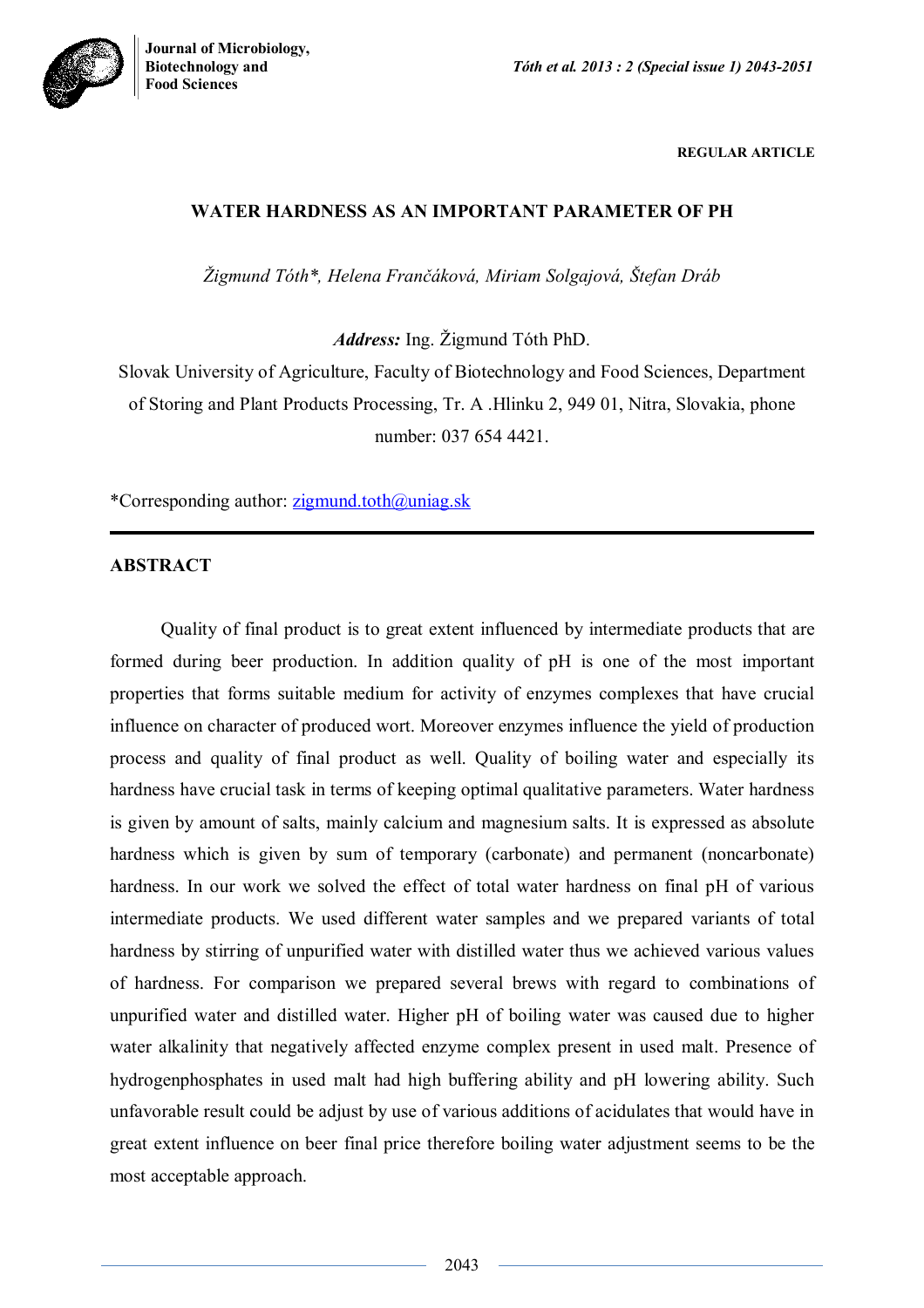**Keywords:** water hardness, pH, mash, fisrt wort, wort, hopped wort, beer

#### **INTRODUCTION**

According to **Basařová** *et al.* **(2010),** amount of dissolved salts in water is a very important criteria used in practice for assessing the suitability of water for specific technological applications. In the past, the most used term for dissolved salts was the term "hardness", which is still commonly used in practice. It was either the sum of calcium, magnesium and barium ions, but also it was the amount of all cations with charge number greater than 1.

**Poláček** *et al.* **(2010)** states that it is more correct to express the content of calcium and magnesium separately and not as its sum by using the term hardness, as their chemical, technological or biological properties are not the same. However, despite the objections of many chemists around the world the concept of hardness persists throughout the world, as it is a term used in the public and professional practice.

According to **Šrogl (2000)** in terms of hardness it is recognized: soft water: <1.3 mmol.dm<sup>-3</sup>, moderately hard water: from 1.3 to 2.5 mmol.dm<sup>-3</sup>, hard water: from 2.5 to 3.8 mmol.dm<sup>-3</sup>, very hard water:  $>3.8$  mmol.dm-3.

Water for production of world-famous Pilsner type beer should be very soft with a predominance of carbonate hardness of  $0.23 \text{ mmol.dim}^3$ . Such water is used to produce light, medium-fermented beers and bitter beers with a full taste (**Basařová** *et al.***, 2011**). During wort boiling with hops, hydrogen carbonates of alkalic metals alter by splitting off carbon dioxide to more or less soluble carbonates and this affects calcium-carbonate balance (**Lewis** *et al.***, 2002**).

Magnesium carbonate is a volatile, during prolonged boiling it breaks down and can be completely removed out of solution. Non-carbonate water hardness is formed by calcium and magnesium salts of sulphuric acid, hydrochloric acid, nitric acid, and others, that do not change during a boiling. Total and temporary hardness are determined analytically and permanent hardness is calculated from their difference (**Basařová** *et al.***, 2011**).

Boiling water pH should be between 6.8 to 7.0. As the pH of drinking water ranges from 6.0 to 8.0 it should be for the boiling process adjusted. The pH formation of the mash during the boiling is greatly affected by salts of boiling water. Generally,  $Ca^{2+}$  and  $Mg^{2+}$  are responsible for the reduction of pH and hydrogen carbonate ions for its increase. Hydrogen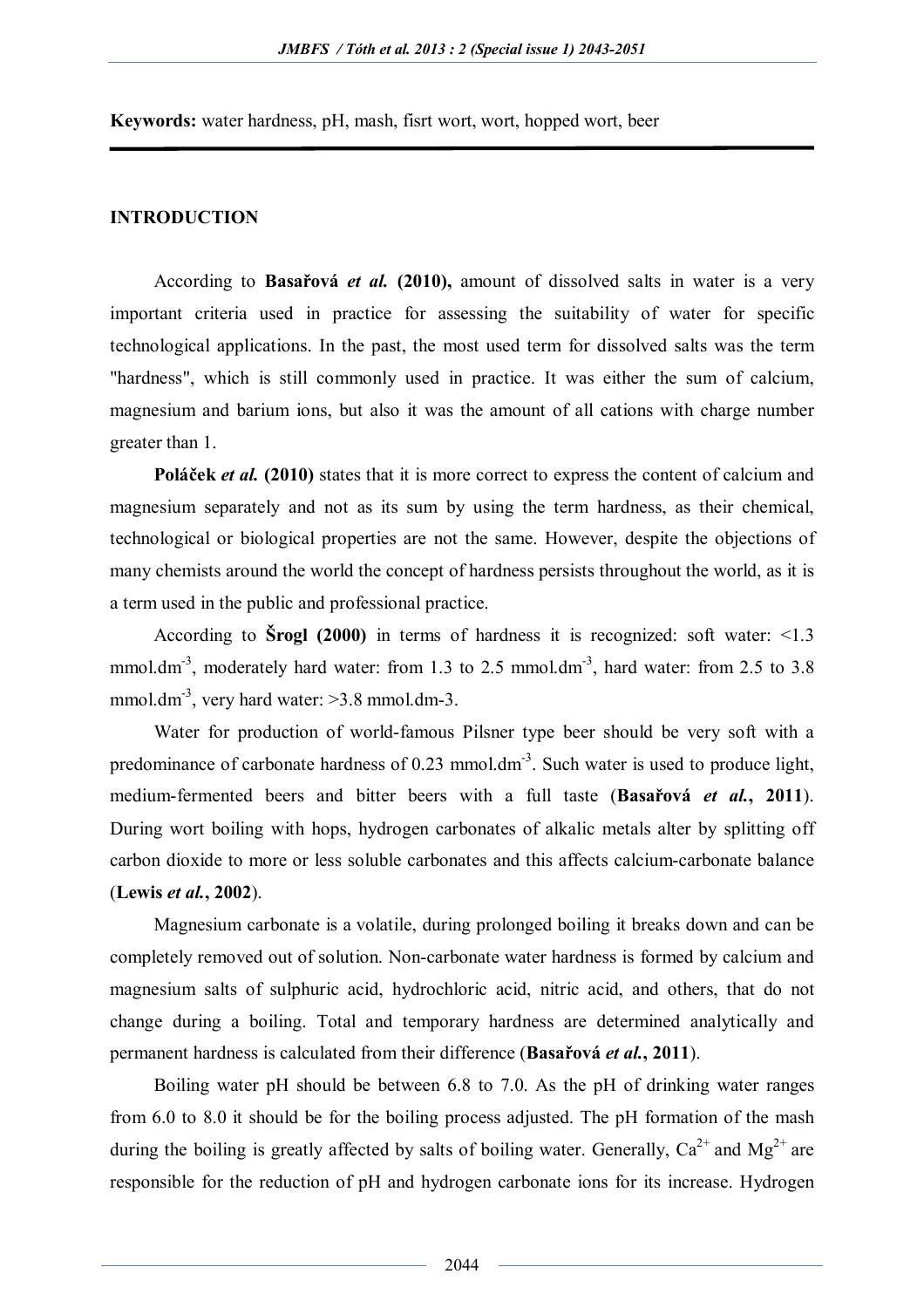carbonate anions in the reactions running at high temperatures utilize hydrogen cations, reduce acidity and release carbon dioxide. The acid reaction of mash during boiling process ensure dissociated dihydrogen phosphates  $(H_2PO_4^-)$ , hydrogen phosphates  $(HPO_4^2^-)$  and phosphates (PO<sub>4</sub>) of malt. The first phosphates show acid reaction, the second weakly alkalic reaction and the third alkalic reaction.

According to **Basařová** *et al.* **(2010)** calcium cations may be present in water at high concentrations (up to  $200 \text{ mg.dim}^3$ ), they stimulates the activity of certain malt enzymes, especially those that support the stability of the  $\alpha$ -amylase by its protection against thermal denaturation, but they also promote the activity of endopeptidases.

**Bamforth (2003)** also claims that calcium promotes  $\alpha$ -amylase activity, which then reacts with phosphates in malt, which leads to a reduction of pH to an appropriate level for boiling. **Polacek** *et al.* **(2010)** adds that calcium promotes protein coagulation, it stimulates the activity of the yeast and support their flocculation.

Magnesium cations mostly come from malt and only about one third is from the boiling water. They are more soluble than calcium ones and less affect the pH as calcium cations. Magnesium stimulates the activity of the fermentation enzymes (**Šrogl, 2000**), (**Kunze, 2004**). Author states that the magnesium takes part at stabilization of pH in wort and hopped wort, but he argues that although magnesium cations have a positive effect on the activity of certain enzymes, its content higher than  $0.125$  mmol.dm<sup>-3</sup> is considered to be harmful.

Sulphate anions  $SO_4^2$  are during fermentation source of carbon dioxide which as a natural antioxidant has positive effect in sensorial and colloid stability of beer, but it is also a substrate for the production of hydrosulphide. Calcium and magnesium sulphates increase in reaction with phosphates acidity of mash and wort (**Basařová** *et al.,* **2010**), (**Ahrens** *et al.,*  **2003**) .

Chloride anions Cl promote activity of malt amylases but activity of peptidases they do not affect. They also inhibit yeast flocculation. Magnesium chlorides have such a negative effect as magnesium sulphates (**Šrogl, 2000**),(**Narziss, 1985)**.

Nitrates  $NO<sub>3</sub>$  may be present in beer, as well as in drinking water mostly up to 50 mg.dm-3 states **Basařová** *et al.* **(2010)**. Nitrates concentration in the boiling water affects the concentration of nitrates in beer (**Cvengroschová, Šmogrovičová, 2007**).

The objective of our study was to solve the effect of total water hardness on final pH of various intermediate products.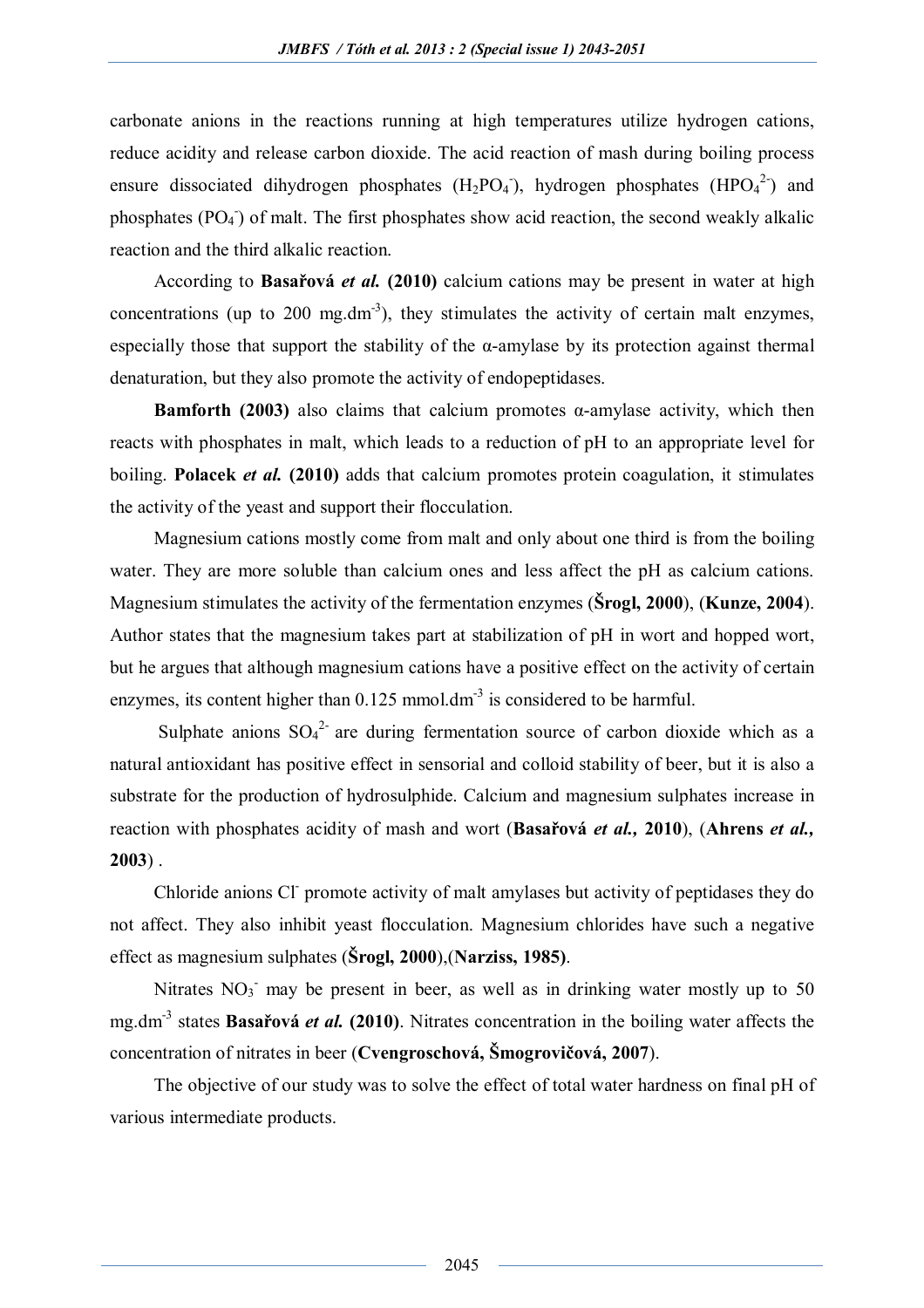#### **MATERIAL AND METHODS**

#### **Sample preparation**

Samples were prepared in mini brewery of SPU. For each beer brew we used 36 litres of water and 12 kg of malt grit. Volume of used water was adjusted in various rates of unpurified and distilled water. From such prepared water we carried out analyses of total hardness by complexometric titration by use of complexone 3. Preparation of solutions and whole assessment was carried out according to analytical methods of **Kučerová (1990).**

#### **Measurement**

#### *Determination and calculation of water hardness*

Total water hardness was determined by titration method by use of complexone 3. In alkaline medium with pH 10, forms complexone 3 chelates, at first with calcium and than with magnesium ions. End of titration e.g. extinction of free magnesium ions is indicated by coloured change of indicator. Usage of complexone solution is proportional to concentration of calcium and magnesium ions in water (water hardness).

Total concentration of calcium and magnesium ions is calculated:

a. 0.05. 1000

 $C (Ca + Mg) =$ V

Where: c  $(Ca + Mg) - is$  total concentration of calcium and magnesium in mmol.dm<sup>-3</sup> a – usage of complexone 3 solution with concentration c (CH3) =  $0.05$  mmol.dm<sup>-3</sup> V – volume of sample in  $cm<sup>3</sup>$ 

#### **Determination of pH**

pH was determined by potentiometry by use of glass indication and calomel comparative electrode using pH meter WTW inoLab® pH Level 2, with set up "ready to go". For determination sample of 100  $\text{cm}^3$  of mash, first wort, wort, hopped wort, wort after fermentation and prepared beer was used.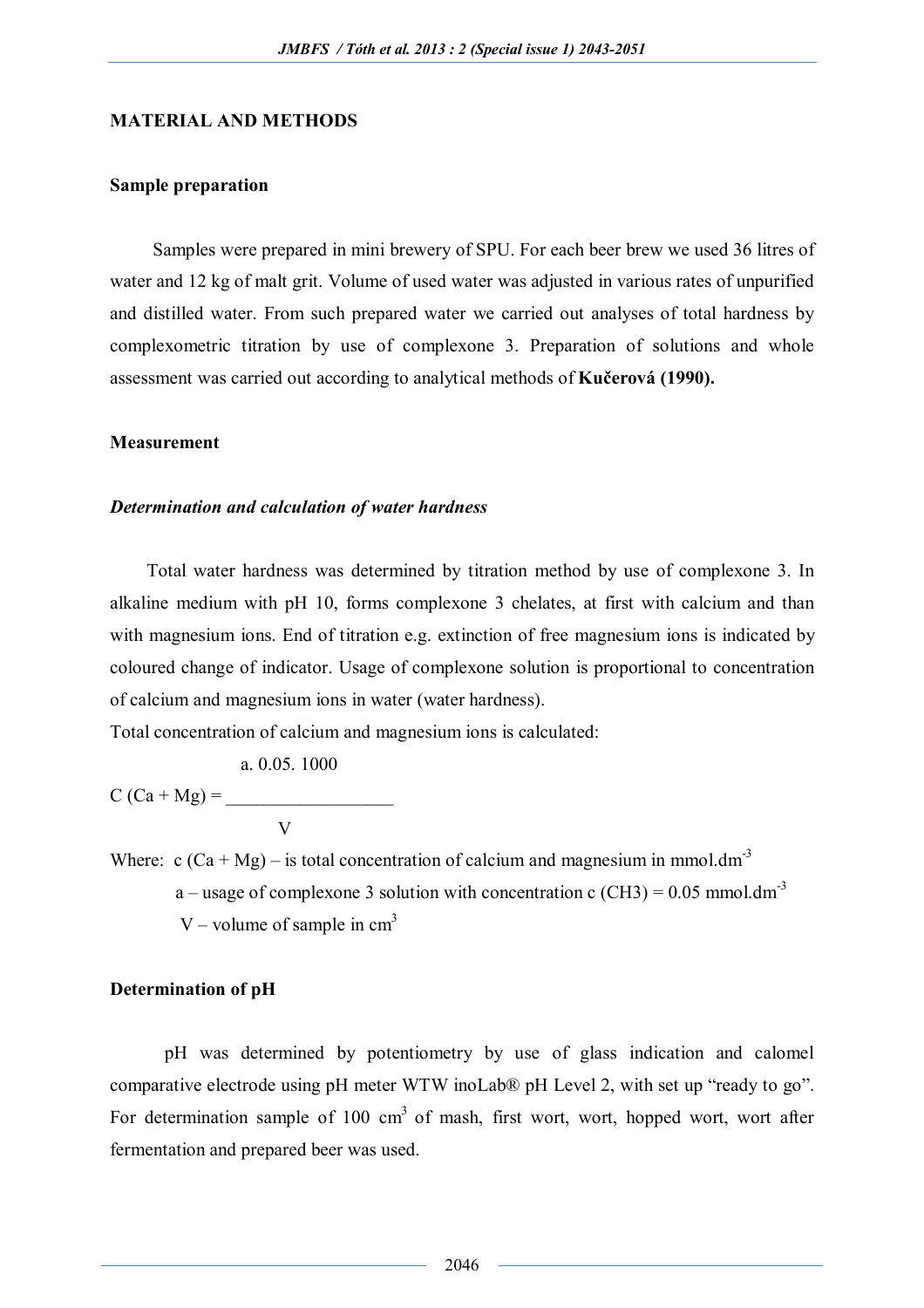# **RESULTS AND DISCUSSION**

| <b>Number of brew</b> | Water sample<br>$100 \text{ cm}^3$ | <b>Usage of</b><br>complexone 3<br>cm <sup>3</sup> | <b>Water hardness</b><br>$mmol.dim^{-3}$ |
|-----------------------|------------------------------------|----------------------------------------------------|------------------------------------------|
| 1.                    | Unpurified water                   | 6.4                                                | 3.2                                      |
| 2.                    | (3:1)                              | 4.8                                                | 2.4                                      |
| 3.                    | (2:1)                              | 4.2                                                | 2.1                                      |
| $\overline{4}$ .      | (1:1)                              | 3.2                                                | 1.6                                      |
| 5.                    | (1:2)                              | 2.2                                                | 1.1                                      |
| 6.                    | (1:3)                              | 1.6                                                | 0.8                                      |
| 7.                    | Distilled water                    | 0.2                                                | 0.1                                      |

**Table 1** The water hardness of individual brews determined by complexone 3

Table 1 presents proportions of distilled and unpurified water. Unpurified water showed very high hardness 3.2 mmol.dm<sup>-3</sup>. Such values are not recommended for light beers boiling, this water is rather suitable for dark special beer boiling, states **Basařová** *et al.* **(2011).**  According to results in table 1 we could see that values achieved by mixture of unpurified and distilled water were not proportional to their amounts but they deviate in minimal values. This could be caused by various temperatures during the time of samples stirring because distilled water had room temperature while unpurified water was taken from rural water pipe and had temperature 12 to 15°C.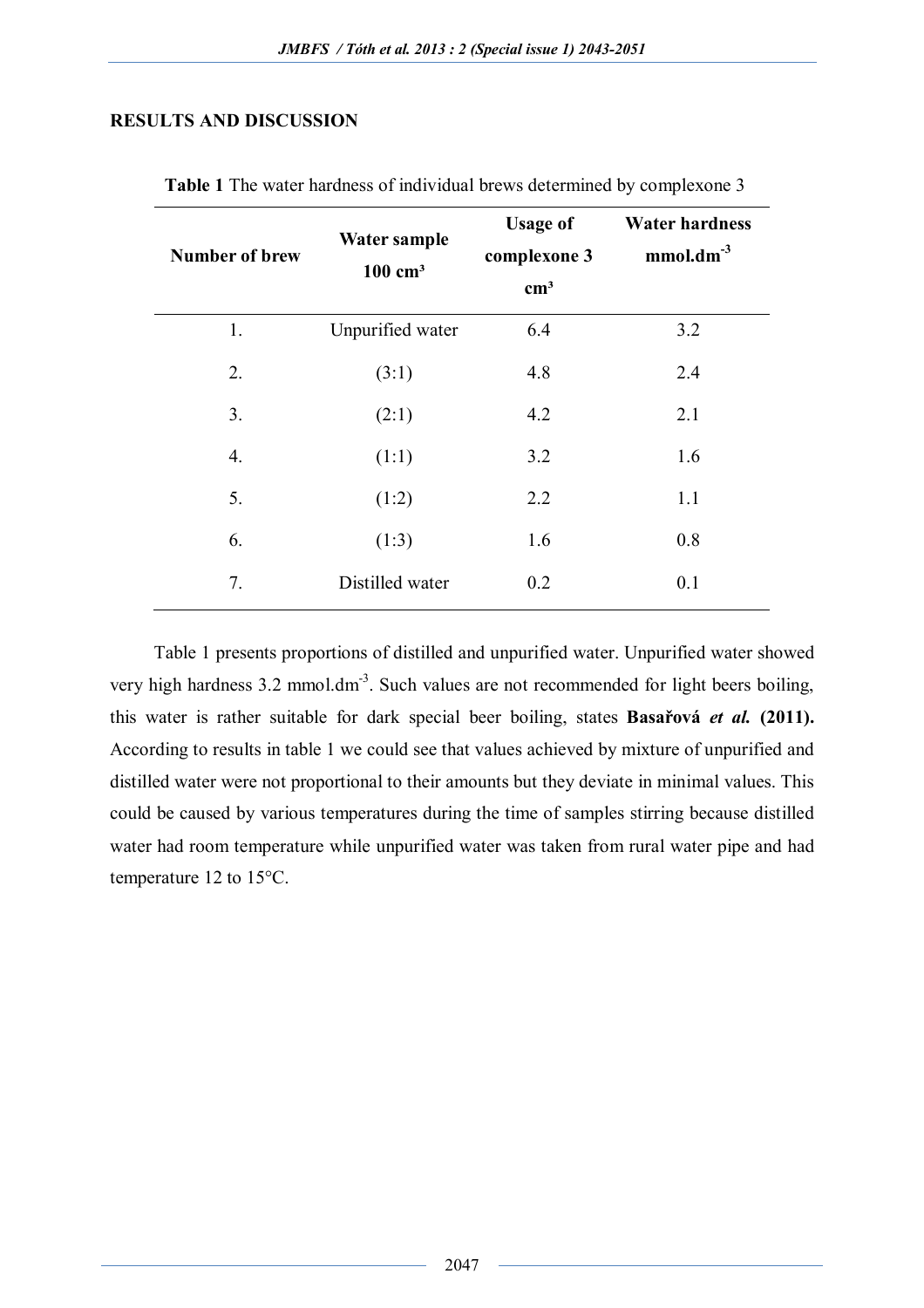| Water           | pH      | pH of | pH of wort | pH of  | pH of wort   | pH of final |
|-----------------|---------|-------|------------|--------|--------------|-------------|
| hardness        | of mash | first |            | hopped | after        | product     |
| $mmol.dim^{-3}$ |         | wort  |            | wort   | primary      |             |
|                 |         |       |            |        | fermentation |             |
| 3.2             | 6.15    | 5.95  | 5.85       | 5.83   | 4.88         | 4.81        |
| 2.4             | 6.12    | 5.92  | 5.85       | 5.83   | 4.81         | 4.78        |
| 2.1             | 6.10    | 5.92  | 5.83       | 5.80   | 4.76         | 4.72        |
| 1.6             | 6.10    | 5.90  | 5.80       | 5.78   | 4.75         | 4.70        |
| 1.1             | 5.90    | 5.85  | 5.75       | 5.70   | 4.66         | 4.55        |
| 0.8             | 5.70    | 5.68  | 5.62       | 5.60   | 4.58         | 4.52        |
| 0.1             | 5.60    | 5.58  | 5.50       | 5.40   | 4.51         | 4.42        |

**Table 2** The pH of intermediate products and final product in dependence on water hardness

Table 2 presents comparison of total hardness with pH values of intermediate products and final product. Higher value of total hardness from 2.1 to 3.2 mmol.dm<sup>-3</sup> kept higher pH values of mash (6.10 - 6.15), pH of first wort (5.92 - 5.95), pH of wort (5.83 - 5.85) and pH of hopped wort (5.80 - 5.83). These values are absolutely inconvenient to standard during technological process of wort preparation where there is recommended to keep values of pH in terms of  $5.2 - 5.3$ . In this condition comes to formation of tan stuffs and protein complexes and moreover it comes to its precipitation, which lead to ideal clarification of wort (**Šrogl, 2000**). To improve pH in case of using such boiling water we could acidify wort mainly by lactic acid or by sulphuric acid, states **Basařová** *et al.* **(2010).** Brews prepared from unpurified water by its improvement with distilled water to reach lower values (form 0.8 to 1.6 mmol.dm<sup>-3</sup>), helped to lower the values of wort pH, but still remain on quite high values (from 5.6 do 5.78). In case of these brews, it came to better interaction of proteins and tan stuffs that led to better technological parameters. These parameters showed up mainly during process of primary fermentation, secondary fermentation and they reflected in better qualitative parameters of final product. The most optimal, should be from the water hardness point of view, the hardness of distilled water with parameter  $0.1 \text{ mmol.dim}^3$ , which was proved with regard to pH values. In sensorial test these samples were evaluated as samples with low sharpness and fullness, which means serious problem for quality of produced beer.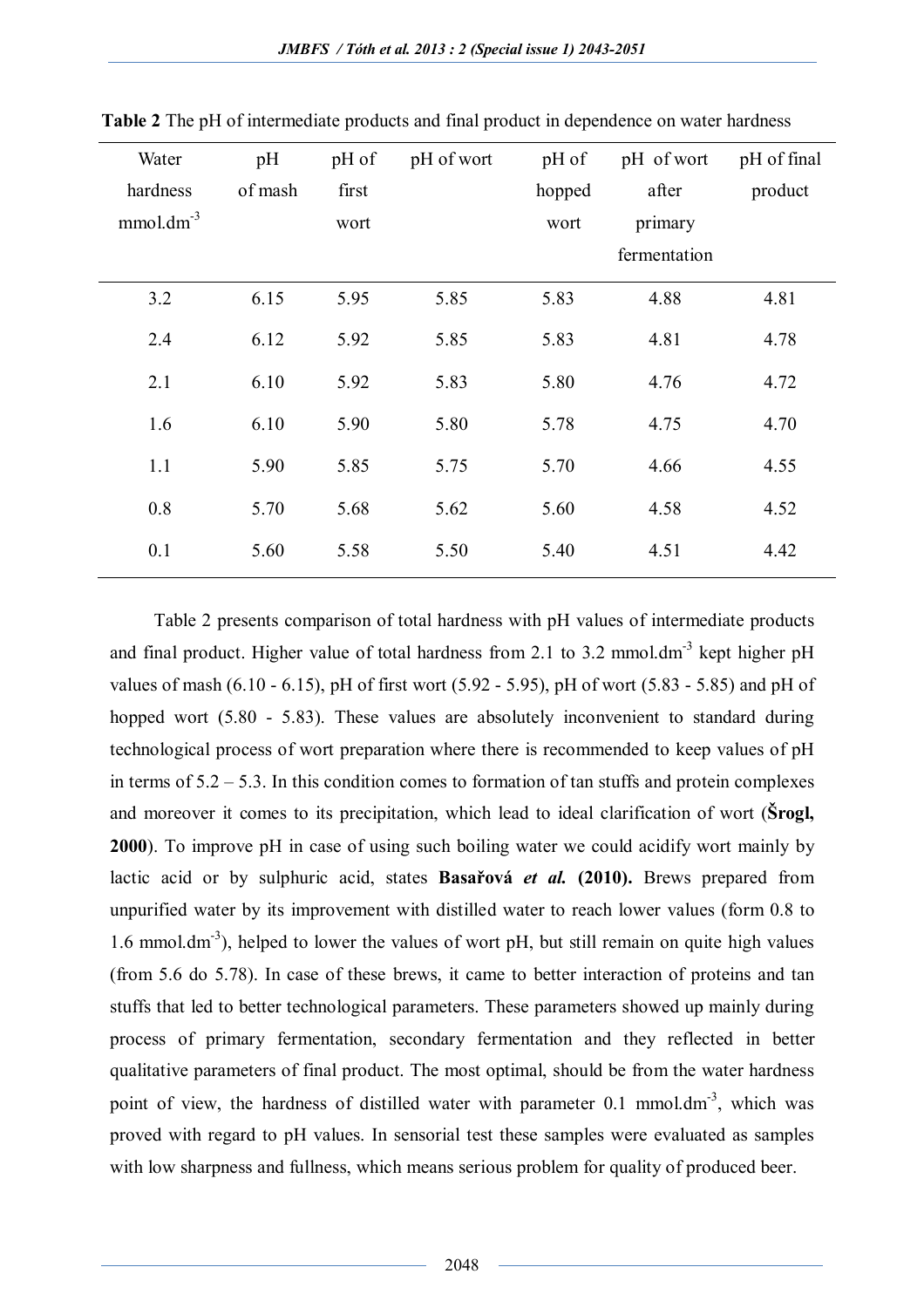For this reason we would incline to the opinion according to **Kunze (2007),** that for light beer boiling it should by used just soft water but in certain proportion of carbon and non carbon hardness. This idea is also confirmed by **Basařová** *et al.* **(2011),** who characterize classical light beer of pilsner type as a beer with carbon hardness of  $0.23 \text{ mmol.dim}^3$ . According to **Chládek (2007),** beside total water hardness very important is proportion of carbon and non carbon hardness that should be in the rate of 1:1 or 2:1, in favor of carbon hardness.

## **CONCLUSION**

Focus of our work was to monitor utilization of boiling water for beer production in mini brewery of SPU. Parameter of water hardness was selected as an important parameter and subsequently analyses of pH of intermediate products were carried out. These products were formed during the process of beer boiling and in other technological phases. Preparation of various proportions of boiling water was assured by stirring boiling water with distilled water. Total water hardness, has in term of calcium and magnesium salts, great influence on final character of prepared intermediate products during the period of beer boiling. It was manifested in changes of physical-chemical properties, such as pH that we have evaluated in our work. For individual brews we choosed different values of total hardness. We also choosed unpurified water and in one brew we used distilled water, both without treatment. The best values of wort pH during the boiling process were achieved by use of distilled water in comparison with values declared in practice. However, final product did not show sufficient qualitative values during sensorial evaluation. For that reason the best samples of beer were samples prepared with water of hardness 1.1 to 1.6 mmol.dm<sup>-3</sup>. In conclusion it would be more ideal in future to prepare boiling water not as a mixture of unpurified and distilled water but to lower the water hardness by various methods such as by use of decarbonization with lime milk or by use of ionites. By this procedure we could prepare boiling water that would be qualitative guarantee of better prepared wort and subsequently assumption for product with excellent quality. We have to keep in mind other factors that could affect technological process, such as quality of brewing yeast, time of keeping fermentation process and hygienic and sanitation arrangements as well. Boiling water and especially its hardness is an important parameter that has influence on achieving optimal values of pH of intermediate products obtained by beer production as well as final product.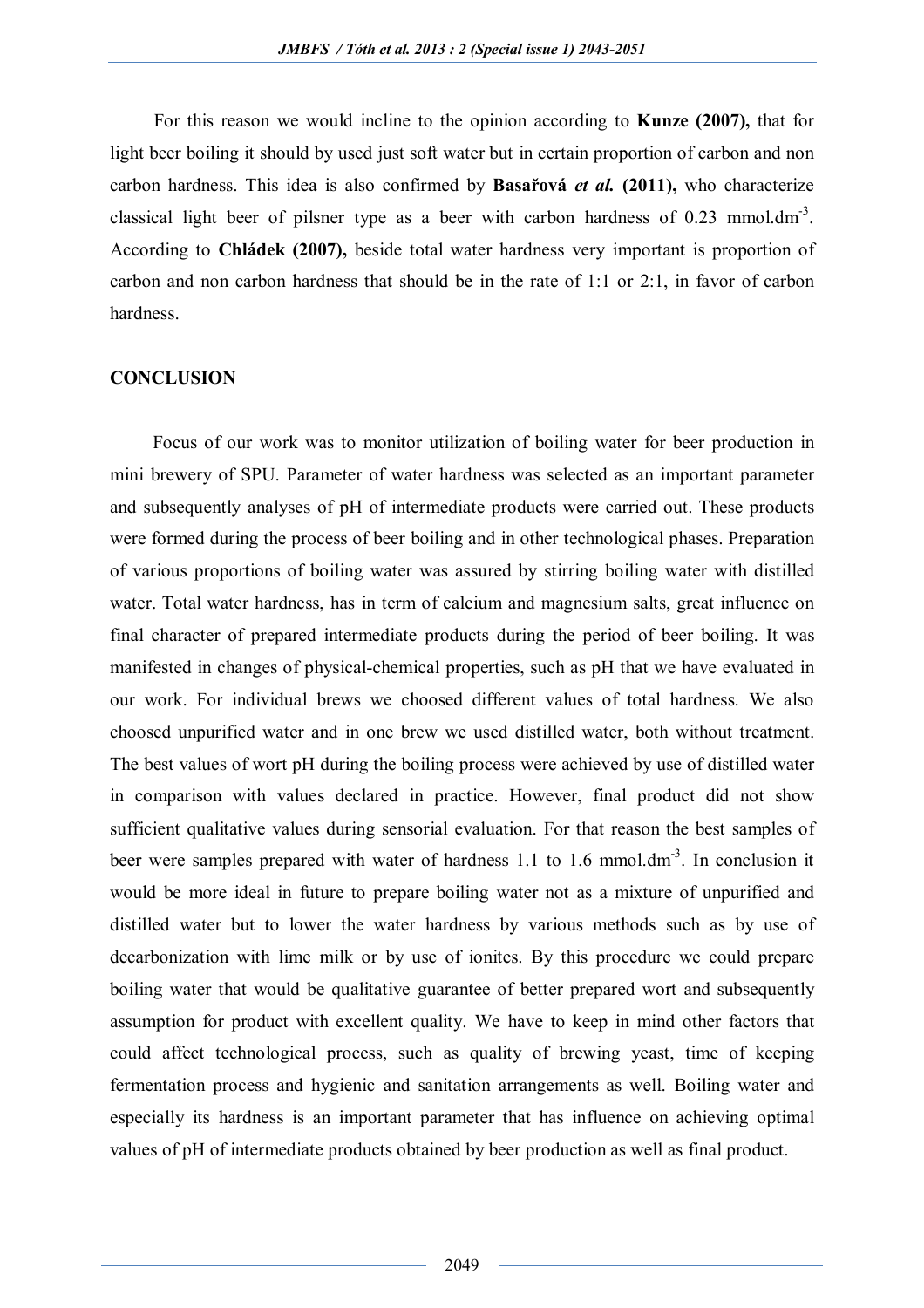**Acknowledgments:** This work has been supported by KEGA project (KEGA 015/SPU-4/2011).

# **REFERENCES**

AHRENS, A. SCHILDBACH, S. 2003. Water as raw material in breweries and malthouses. European Brewery Convetion, 29 th Congress, Dublin, Nürnberg Fachverlag Hans Carl 2003. 150 - 155 p., ISBN 90-70143-22-4

BAMFORTH, CH. 2003.: Beer Tap Into the Art and Science of Brewing.2nd.ed.,New York, Oxford University Press, 2003. 256 p. ISBN 0-19-515479-7

BASAŘOVÁ, G. – ŠAVEL, J. – BASAŘ, P. – LEJSEK, T. 2010. Pivovarství : Teorie a praxe výroby piva. Praha : Vysoká škola chemicko-technologická, 2010. 904 s. ISBN 978-80-7080- 734-7

BASAŘOVÁ, G. – HLAVÁČEK, I. – BASAŘ, P. – HLAVÁČEK, J. 2011. České pivo. Třetí doplněné vydání., Praha: HBT, 2011. 394 s. ISBN 978-80-87109-25-0

CVENGROSCHOVÁ, M. – ŠMOGROVIČOVÁ, D. 2007. Chmeľové preparáty a faktory ovplyvňujúce priebeh chmeľovaru. In *Chemické listy,* roč. 101, 2007, č.4, s. 287 – 291

FANTOZZI, P. – MONTANARI, F. – MANCINI, F. – GASBARRINI, A. – ADDOLORATO, G. – SIMONCINI, M. – NARDINI, M. – GHISELLI, A. – SCACCINI, C. 1998. In vitro antioxidant capacity from wort to beer. Lebensmittel, Wisserschaft, 1998, n. 31, p. 221 - 227

CHLÁDEK, L. 2007. Pivovarnictví. 2 vyd., Praha : Grada Publishing, 2007. 208 s. ISBN 978-80-247-1616-9

KUČEROVÁ, J. 1990. Chemické kontrolné metódy pre 4.ročník stredných priemyselných škôl potravinárskych študijného odboru kvasná technológia. Bratislava: Alfa, 1990. 384 s. ISBN 80-5-00619-5

KUNZE, W. 2007. Technologie Brauer und Mälzer. 9. Auflage, Berlin: VLB- Versuchs- und Lehranstalt für Brauerei, 1999. 1118 s. ISBN 978-3-921690-56-7

KUNZE, W. 2004. Technology Brewing and Malting. 3 rd International Ed ., Berlin: Verlagsabteilung VLB, 2004. 939 p. ISBN 3 – 921690 – 34 - X

LEWIS, M. J. 2002 - YOUNG, T. W. Brewing. Kluwer Academic/Plenum Publishers, 2002, 398 p., ISBN 0-306-47274-0.

MOLL, M. 1994. Beer & Coolers, Andver, Hampshire, Intercept Ltd., 1994. 495 p. ISBN 1 – 898298 – 2